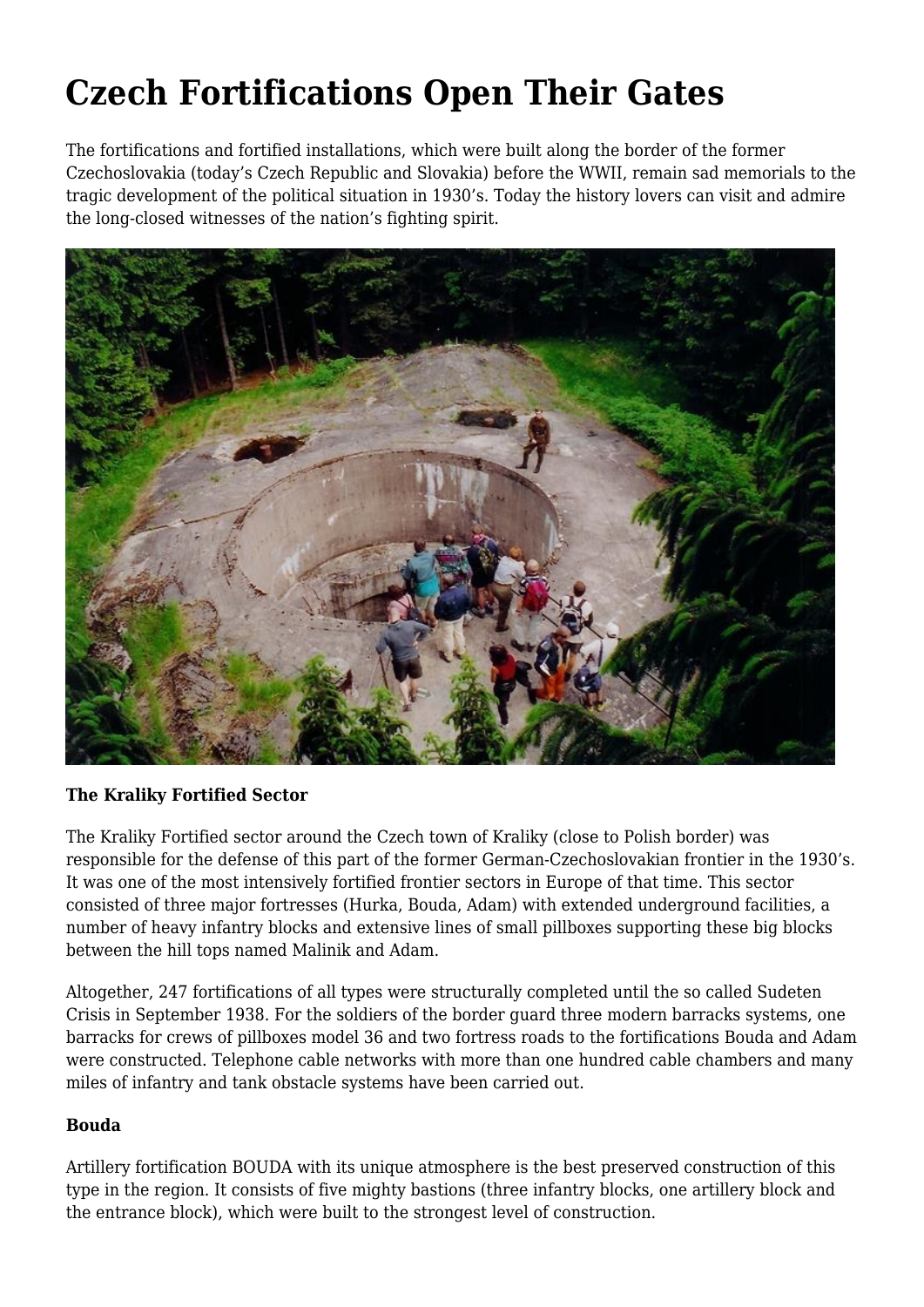Deep inside the mountain, the blocks are connected by an extended systems of tunnels and caverns, which contained everything the garrison of 316 carefully selected and specially trained soldiers of the border guard needed to accomplish their combat task.

Visitors entering this fortification museum can see long underground galleries, barracks, ammo dumps, narrow-gauge railway, power station, infantry blocks, emergency exits, shaft for the retractable gun turret etc.



During WWII the German army tested various weapon systems, explosive charges and several elements of fortification engineering there. Due to the German occupation, structural changes after the war, and the dismantling activities of a scrap enterprise in the 1950s, the fortification Bouda became strongly devastated. In spite of that, it represents one of the best of five structurally completed artillery fortifications on the Czech territory, which has been renovated and made open for the public in 1990.

# **Hurka**

Artillery fortification HURKA is also a unique military-historical monument. It consists of five mighty bastions, which are connected by an extended system of tunnels and caverns deep inside a hill (total length 1.75 km). These are two sophisticated designed infantry blocks, an artillery casemate, an artillery block with projected retractable gun turret, and the entrance block.

The infantry blocks and especially the artillery casemate served during the German occupation in the times of WWII as targets for the testing of various weapons. The combat blocks of the fortification were also used as test objects for the development of a secret weapon of the ThirdReich – the so called Röchling concrete piercing grenades.